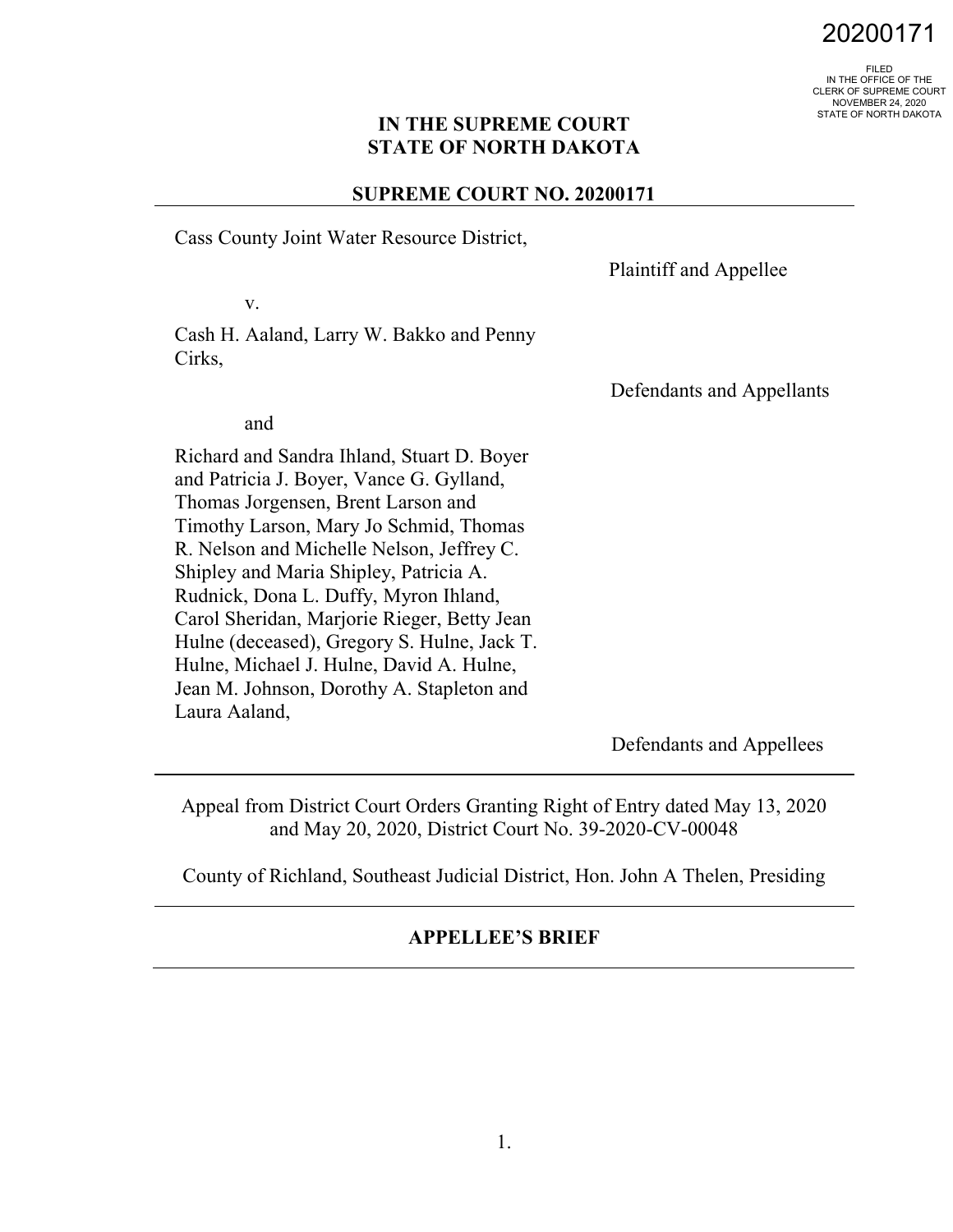Rob A. Stefonowicz, ND ID #05740 LARKIN HOFFMAN DALY LINDGREN LTD. 8300 Norman Center Drive, Suite 1000 Minneapolis, Minnesota 55437-1060 TEL (952) 835-3800 FAX (952) 842-1718 rstefonowicz@larkinhoffman.com

*Attorney for Plaintiff and Appellee*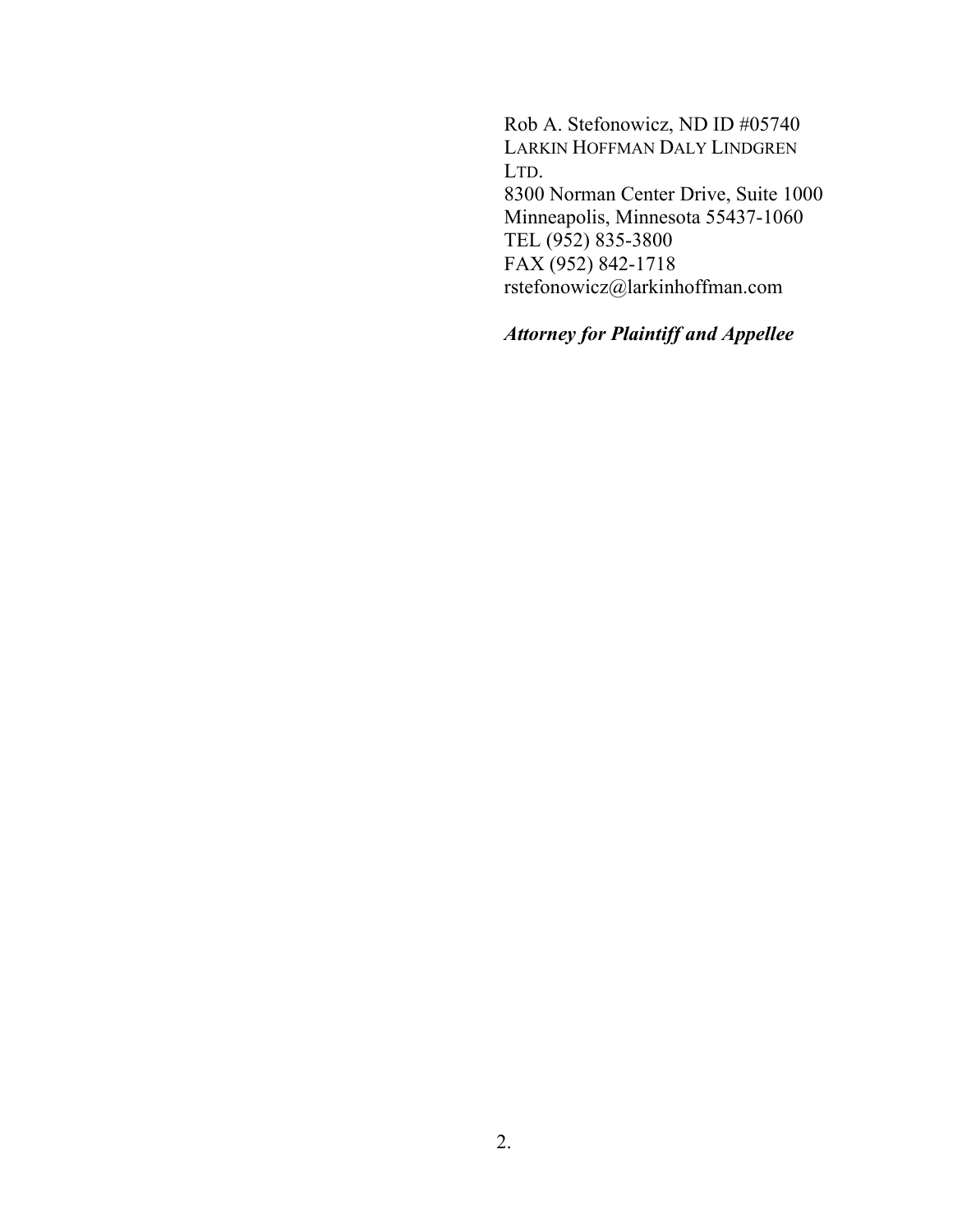## **TABLE OF CONTENTS**

|                                  | Page                                                                                                                                                     |
|----------------------------------|----------------------------------------------------------------------------------------------------------------------------------------------------------|
|                                  |                                                                                                                                                          |
|                                  | Paragraph $\P$                                                                                                                                           |
|                                  |                                                                                                                                                          |
|                                  |                                                                                                                                                          |
|                                  |                                                                                                                                                          |
|                                  |                                                                                                                                                          |
|                                  |                                                                                                                                                          |
| $\mathbf{I}$ .<br>$\mathsf{A}$ . | THE DISTRICT COURT PROPERLY GRANTED RIGHT OF<br>ENTRY PURSUANT TO ESTABLISHED NORTH DAKOTA<br>The Right of Entry Approved by the District Court Complies |
| <b>B.</b>                        | The Limited Right of Entry Authorized by the District Court<br>Does Not Affect a Taking of Landowners' Private Property 21                               |
|                                  |                                                                                                                                                          |
|                                  |                                                                                                                                                          |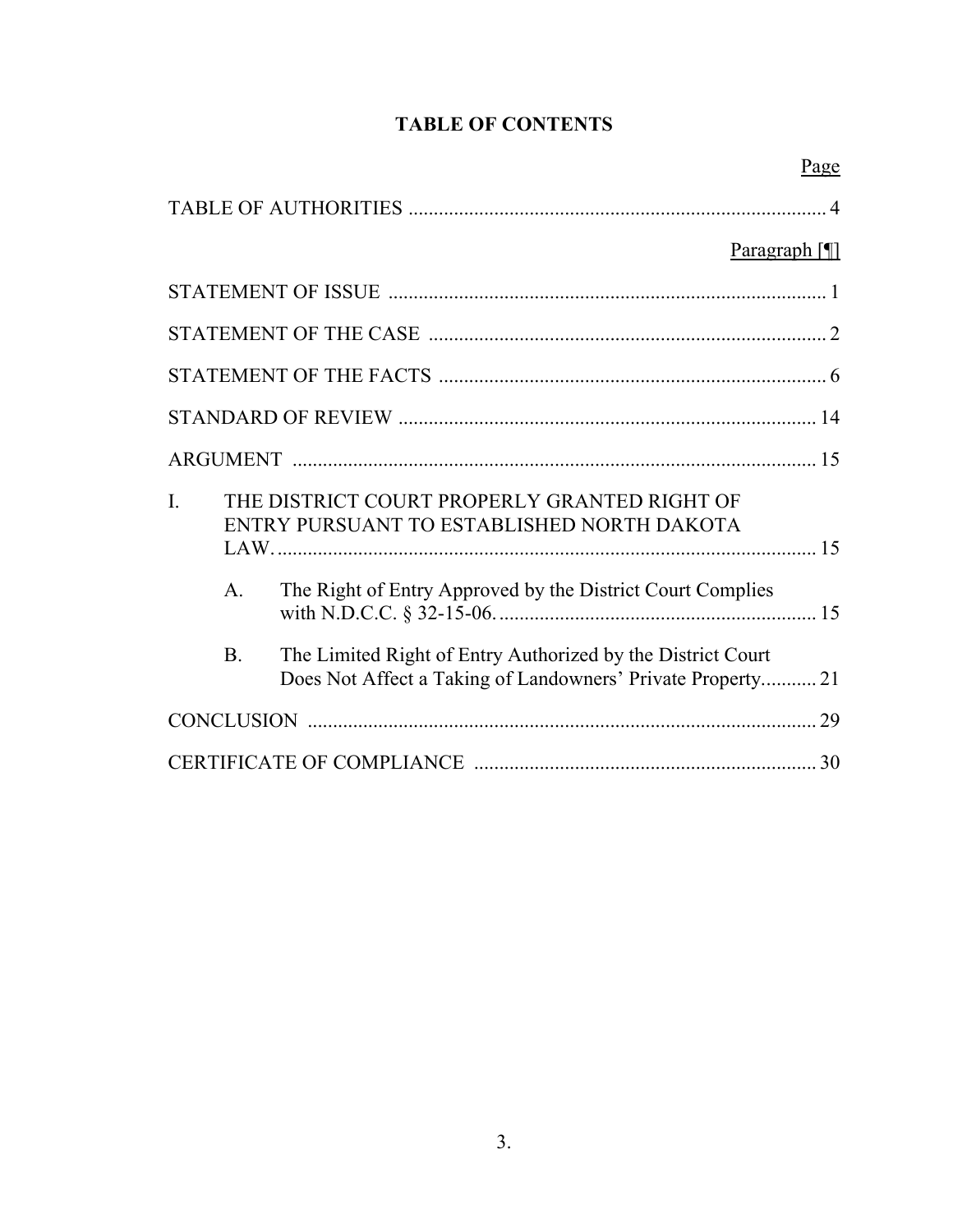## **TABLE OF AUTHORITIES**

Paragraph [¶]

## **CASES**

| In re 2015 Application for Permit to Enter Lands for Surveys and<br>Examinations Associated with a Proposed N. Dakota Diversion & |
|-----------------------------------------------------------------------------------------------------------------------------------|
| Associated Structures, 883 N.W.2d 844 (N.D. 2016)  14, 19, 20, 23                                                                 |
| Lorretto v. Telepromter Manhattan CATV Corp., 458 U.S. 419 (1982)  23, 25                                                         |
| Square Butte Elec. Co-op v. Dohn, 219 N.W.2d 877                                                                                  |
|                                                                                                                                   |

## **STATUTES**

# **OTHER AUTHORITIES**

ND Attorney General Opinion 76-76 (May 17, 1976).......................................... 16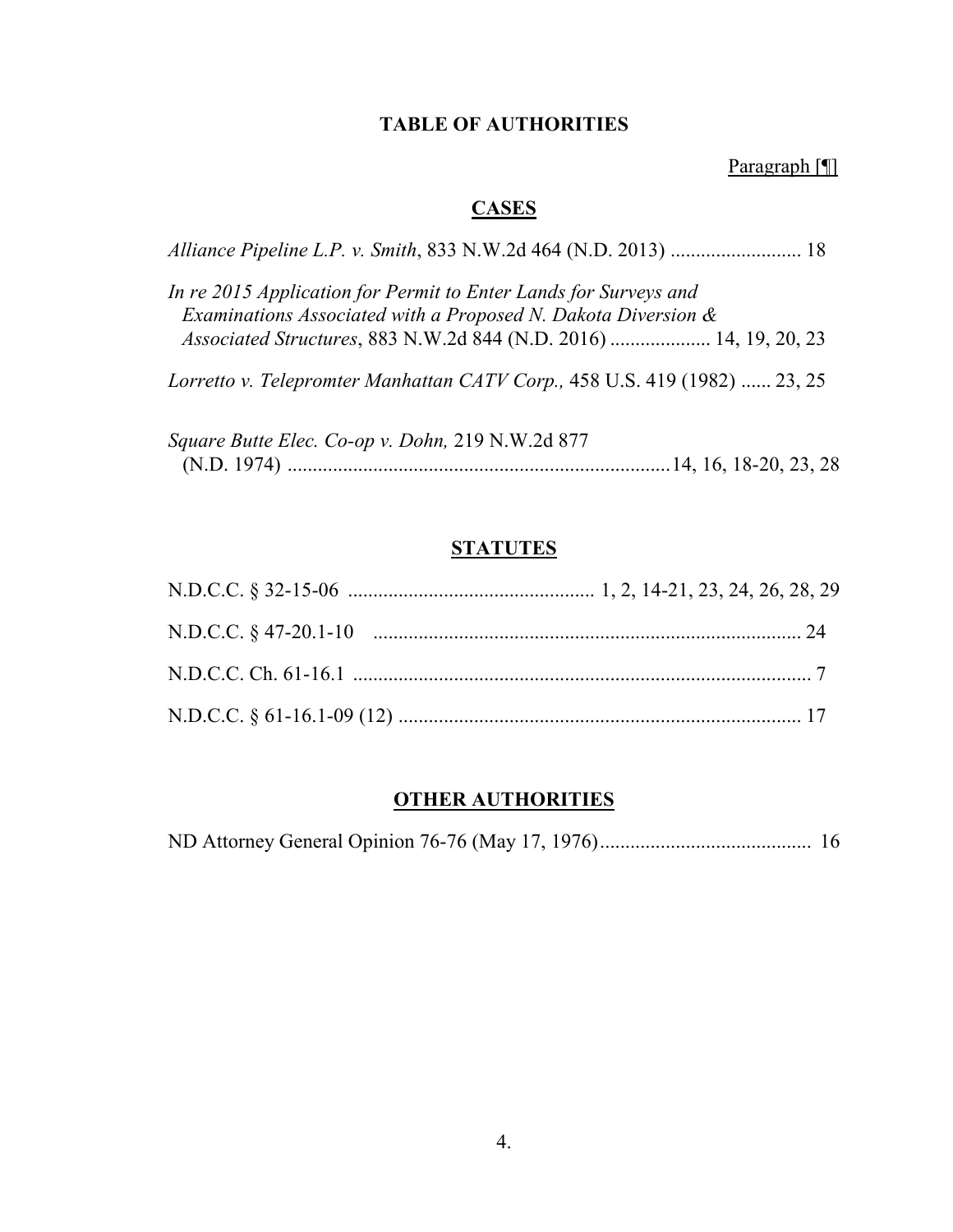## **STATEMENT OF ISSUE**

[¶1] The district court granted a limited right of entry onto Appellants' properties for purpose of making examinations, surveys and maps pursuant to N.D.C.C. § 32-15-06. Did the district court err when it determined that the limited right of entry sought by Appellee is allowed by the statute?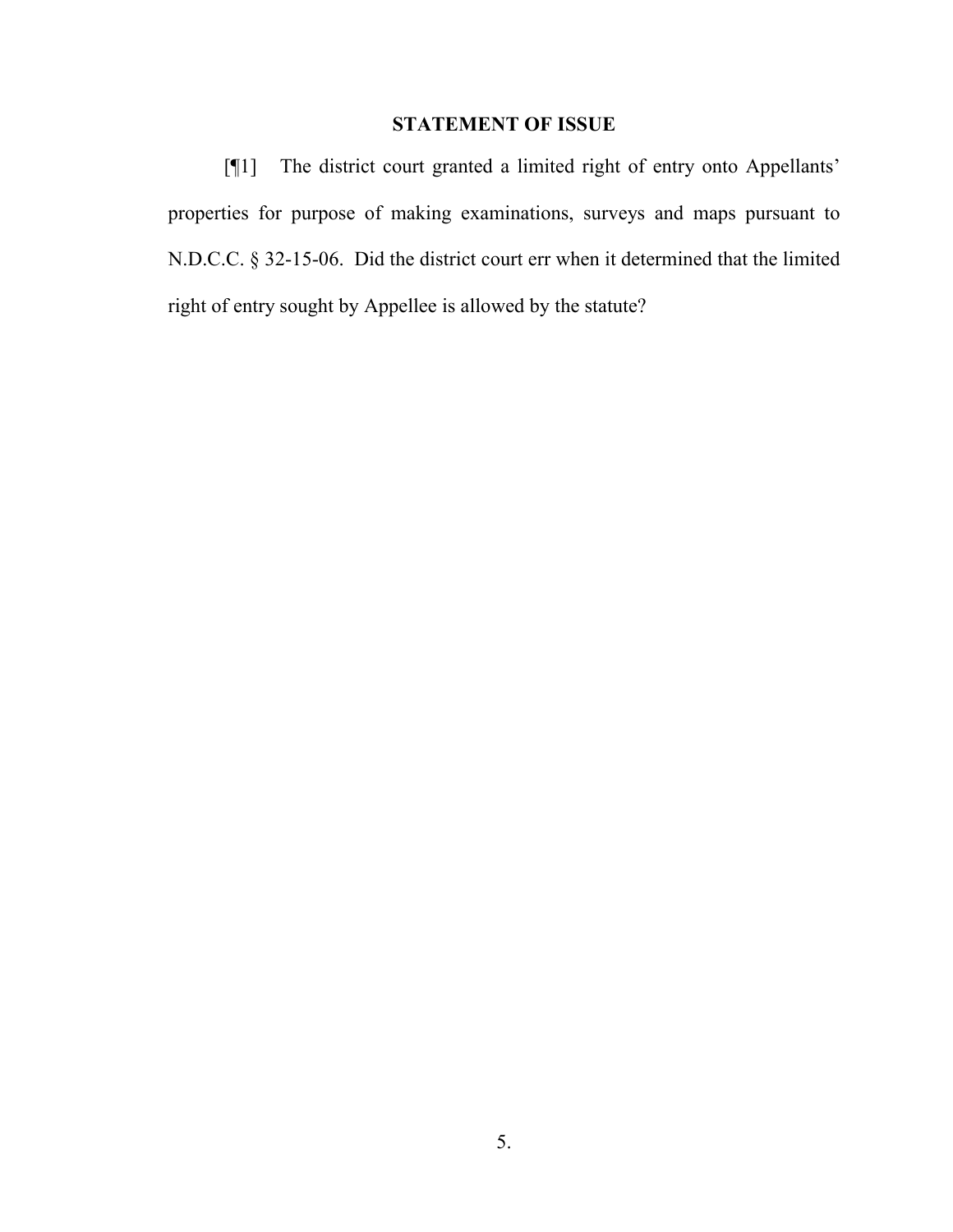#### **STATEMENT OF THE CASE**

[¶2] This is an appeal from district court orders (May 13, 2020 and May 29, 2020) granting permission to Appellee Cass County Joint Water Resource District (the "District") to enter upon the land of Appellants Cash Aaland, Larry Bakko and Penny Cirks (the "Landowners") to conduct examinations, surveying and mapping pursuant to N.D.C.C. § 32-15-06. Appellants' Appendix ("APP.") 121; Register of Action "Index" # 140.

[¶3] On February 21, 2020, the District filed an Application for Permit to Enter Land (the "Application") for the purpose of conducting examinations, surveys and mapping required for evaluation and design of a proposed flood control project (the "Project"). APP. 11. Entry was sought by the District to allow surveyors to examine, analyze and verify existing river conditions, and if possible, minimize and refine sites along the rivers' banks for future environmental monitoring of river conditions. Landowners objected to the Application. The district court held hearings on the Application on May 4, 2020 and May 29, 2020.

[¶4] The district court granted the Application pursuant to its Amended Findings, Conclusions and Order Granting Right of Entry and Order Denying Evidentiary Hearing dated May 13, 2020 [APP. 121] and Order Granting Right of Entry – Bakko dated May 29, 2020 [Index # 140]. The orders allow entry for purposes of examining, surveying and mapping the properties, which include geomorphological studies as well as biotic surveys and boundary line surveys. APP. 126. In granting the Application, the district court imposed certain restrictions and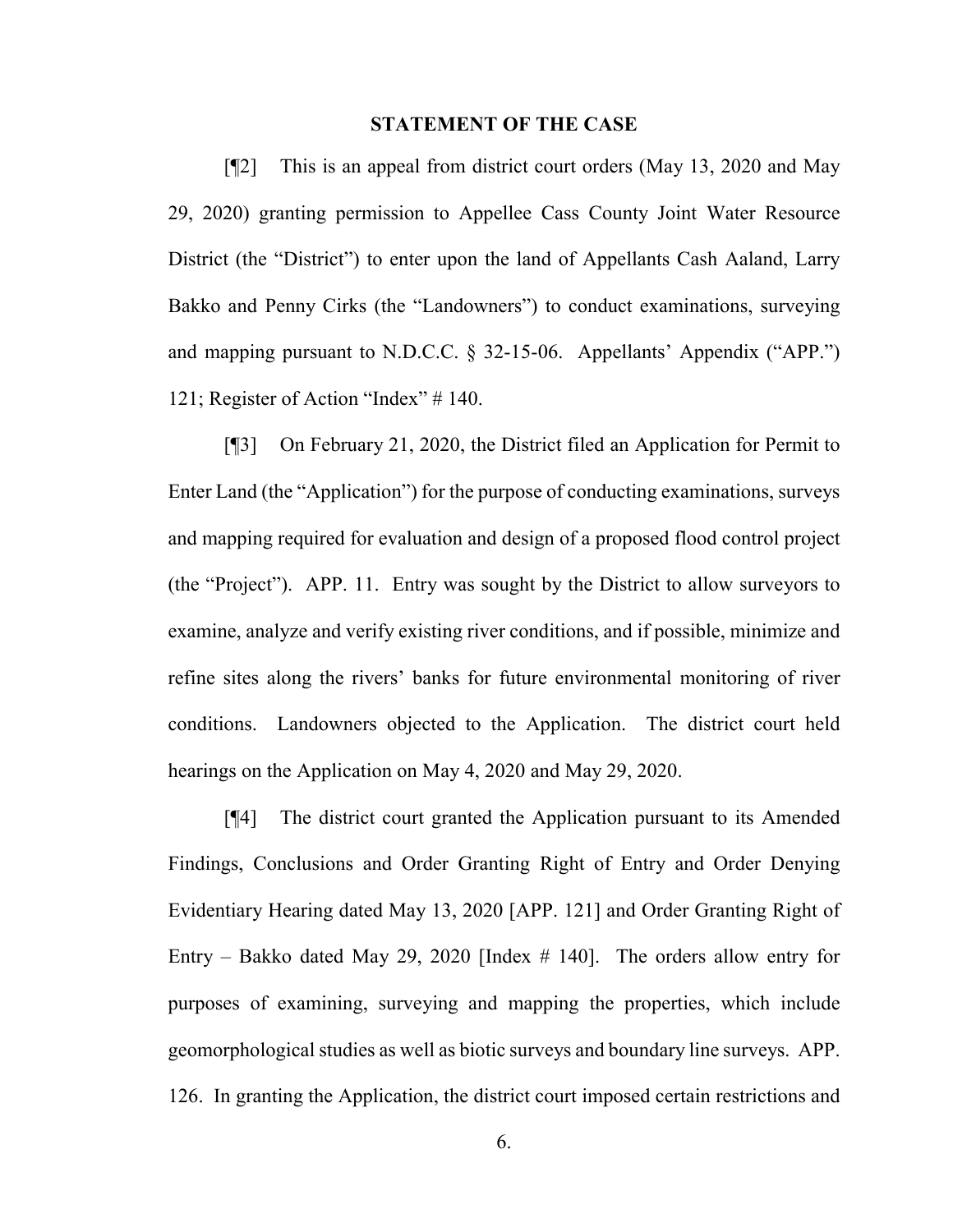limitations on the entry, including advance notice to the landowner prior to entry and a maximum number of permitted entries per property. *Id.*

[¶5] Landowners filed a motion to stay the right of entry orders with the district court which was denied by on June 11, 2020. Landowners filed their Notice of Appeal on July 1, 2020. APP. 128. This Court denied Landowners' motion for a stay pending appeal on September 15, 2020 [2020 ND 196].

#### **STATEMENT OF THE FACTS**

[¶6] The United States Army Corps of Engineers (the "Corps"), the City of Fargo ("Fargo"), the City of Moorhead ("Moorhead"), and the Metro Flood Diversion Authority negotiated a Project Partnership Agreement ("PPA") for the design and construction of a flood control project (the "Project"). APP. 12. The Project, as defined by the PPA, is a diversion project through North Dakota with appurtenant structures and staging areas. *Id.* Pursuant to the PPA, the local sponsors are responsible for acquiring the real property interests in North Dakota necessary to complete the Project. *Id*.

[¶7] The District is a joint water resource district and political subdivision under Chapter 61-16.1 of the North Dakota Century Code, with unique and specific statutory authorities to develop, construct, establish, and maintain flood control and protection projects, including the right to acquire real property through eminent domain, if necessary. APP. 11. In light of the District's unique authority, the District, Fargo and Cass County (all members of the Metro Flood Diversion Authority) entered into a Joint Powers Agreement regarding the District's role in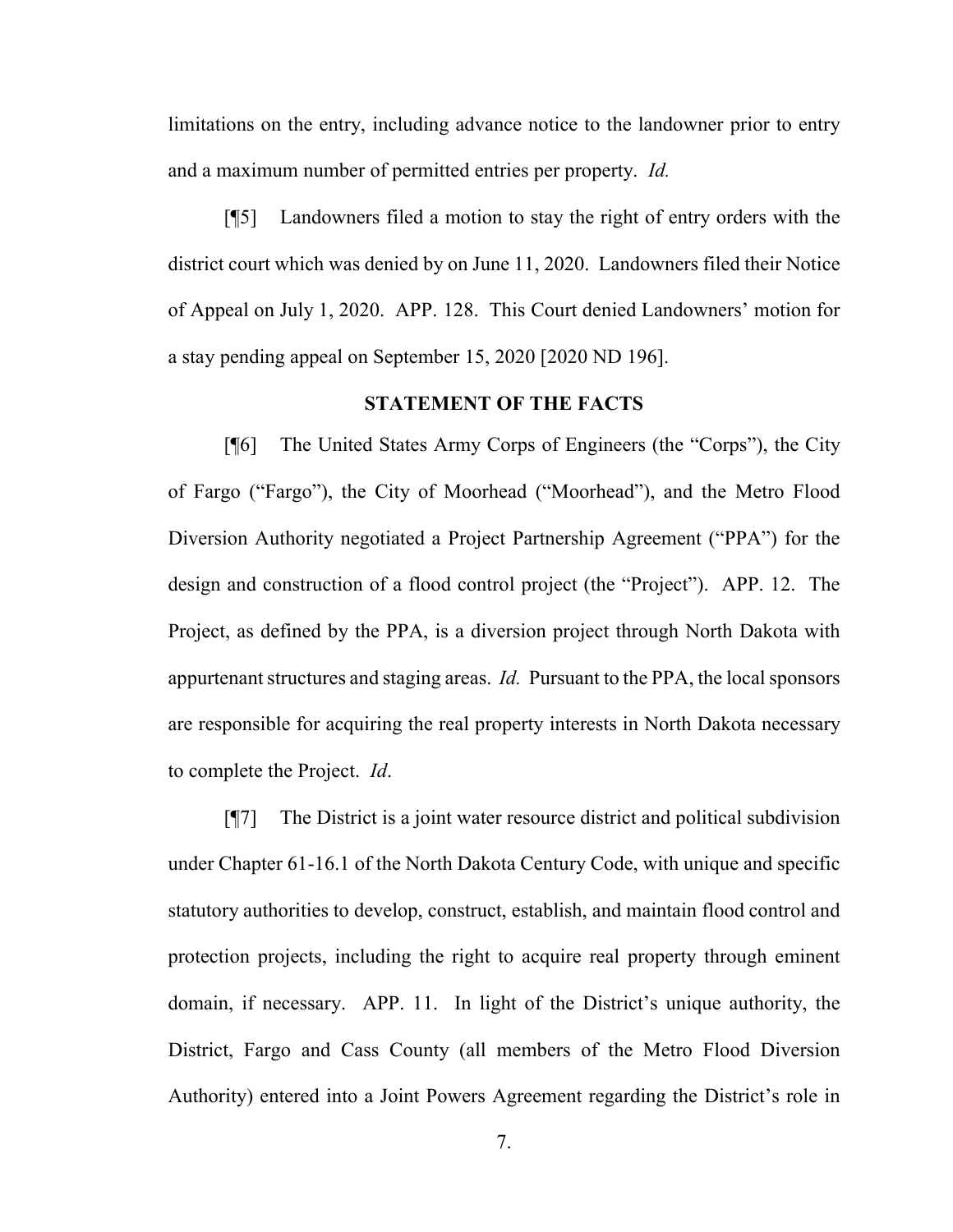the Project, which includes obtaining rights of entry and ultimately acquiring real property rights for the Project. APP. 12.

[¶8] It was determined that entry onto certain properties was necessary as part of the process of studying, examining, and verifying baseline river conditions essentially determining the current or "before" river conditions, including river geology, hydrology and biotic life—and in doing so, identifying and verifying (and where possible minimizing) locations along the rivers' banks where environmental monitoring will occur when the Project is constructed. (Index  $\# 31$ ). The studies and examinations, which are necessary to make informed decisions regarding the Project, are focused on the waterways themselves. *Id.* For Landowners Aaland and Bakko, the subject waterway is the Wild Rice River, and for Landowner Cirks it is the Red River. *Id.* 

[¶9] The right of entry will allow surveyors to determine if river conditions have changed since the last right of entry was granted in 2017. Because the subjects of the studies are flowing bodies of water, flood conditions and natural erosion may have changed where river survey markers are needed or were previously placed. APP. 122-23. In addition, it will determine if additional monitoring sites are needed and if any locations can be removed. Further, the entry will assist in identifying where entry onto the rivers can be best made and if improvements exist (such as structures or fences) along the river banks which are to be avoided in preparing and verifying environmental monitoring easement boundaries.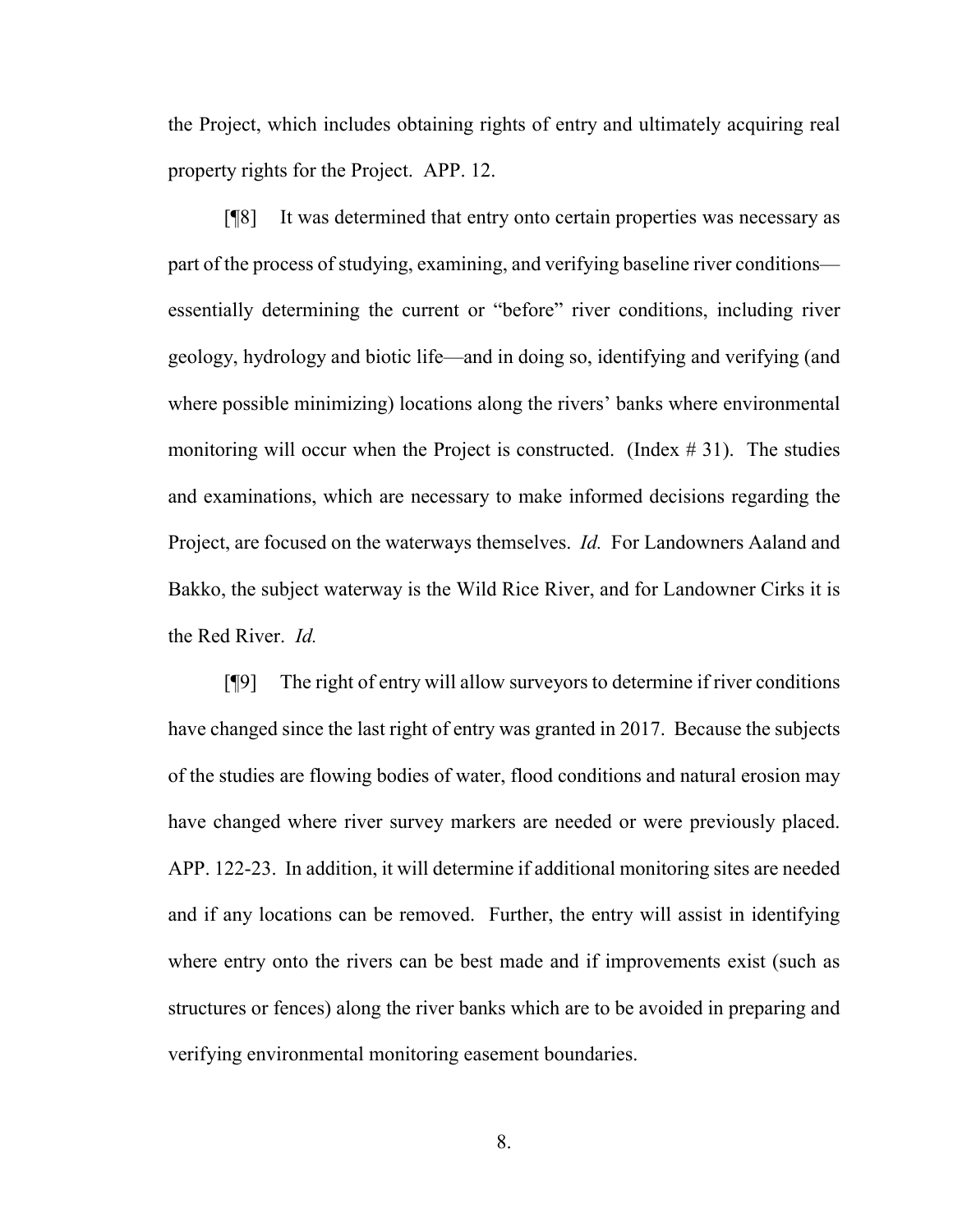[¶10] The District sought no more than seven entries per property and proposed to provide at least 48-hours' advance notice to property owners prior to each entry. APP. 123. Permission to enter was sought until December 31, 2021, so that two survey seasons were included within the Application as a precaution should intervening circumstances prevent the completion of the examinations and surveys or in the event a flooding event. (Index #31).

[¶11] The District, through its agents, contacted owners of the properties for which entry was necessary to request permission to examine, inspect and survey the properties. (Index #34). While many property owners did not object and voluntarily granted right of entry, certain landowners either failed to respond to the District or denied permission to access. *Id.* With respect to those property owners who had either failed to respond or denied permission, the District filed the Application with the district court on February 21, 2020. APP. 11.

[¶12] The district court, following hearing, granted the District's request for entry pursuant to its Amended Findings, Conclusions and Order Granting Right of Entry and Order Denying Evidentiary Hearing dated May 13, 2020 [APP. 121] and Order Granting Right of Entry – Bakko dated May 29, 2020. (Index # 140).

[¶13] The orders granting the Application permits limited entry onto the subject properties, including Landowners' properties, for the "purpose of examining, surveying, and mapping, which shall include conducting geomorphological studies that require placement of survey monuments, biotic surveys and boundary line surveys." APP. 126. To the extent geomorphological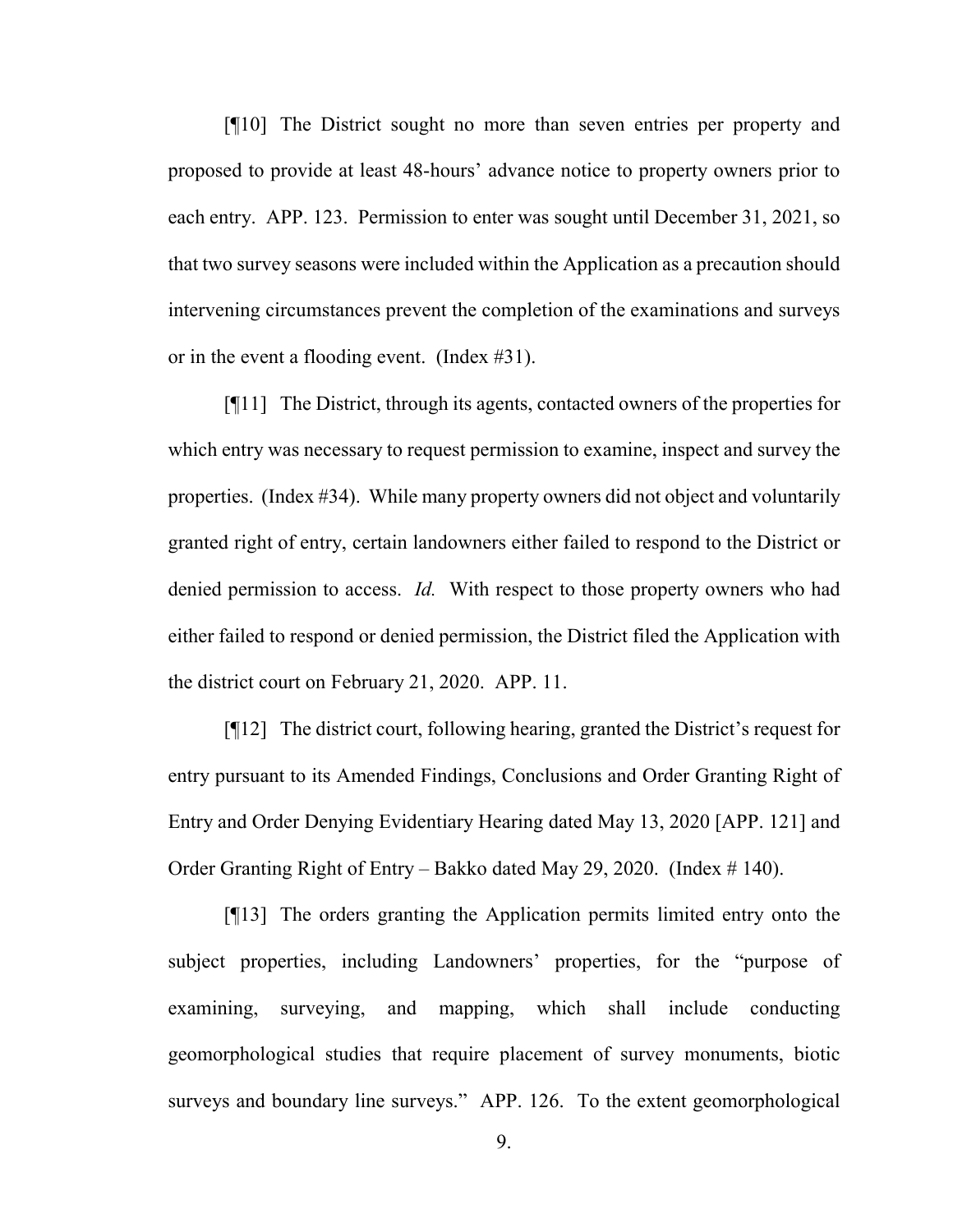survey monuments or markers need to be installed, the property owners would be paid \$250 per marker. APP. 13. The access right expires on December 31, 2021, and is subject to the following restrictions and limitations: (a) forty-eight hours advance notice must be provided to Landowners; (b) a maximum of seven entries per property; (c) no buildings are to be entered/damaged and no trees are to be cut; (d) properties are to be returned, as nearly as practicable, to original conditions; and (e) any damages caused to the property are to be repaired or fair compensation paid to the property owner. APP. 126.

#### **STANDARD OF REVIEW**

[¶14] For the purposes of entering the land for survey and limited testing under N.D.C.C. § 32-15-06, a public entity is required to show only that it is in the category of persons entitled to seek eminent domain. *See Square Butte Elec. Co-op v. Dohn,* 219 N.W.2d 877, 883 (N.D. 1974). This Court decides questions of statutory interpretation *de novo*. *See In re 2015 Application for Permit to Enter Lands for Surveys and Examinations Associated with a Proposed N. Dakota Diversion & Associated Structures*, 883 N.W.2d 844, 847 (N.D. 2016).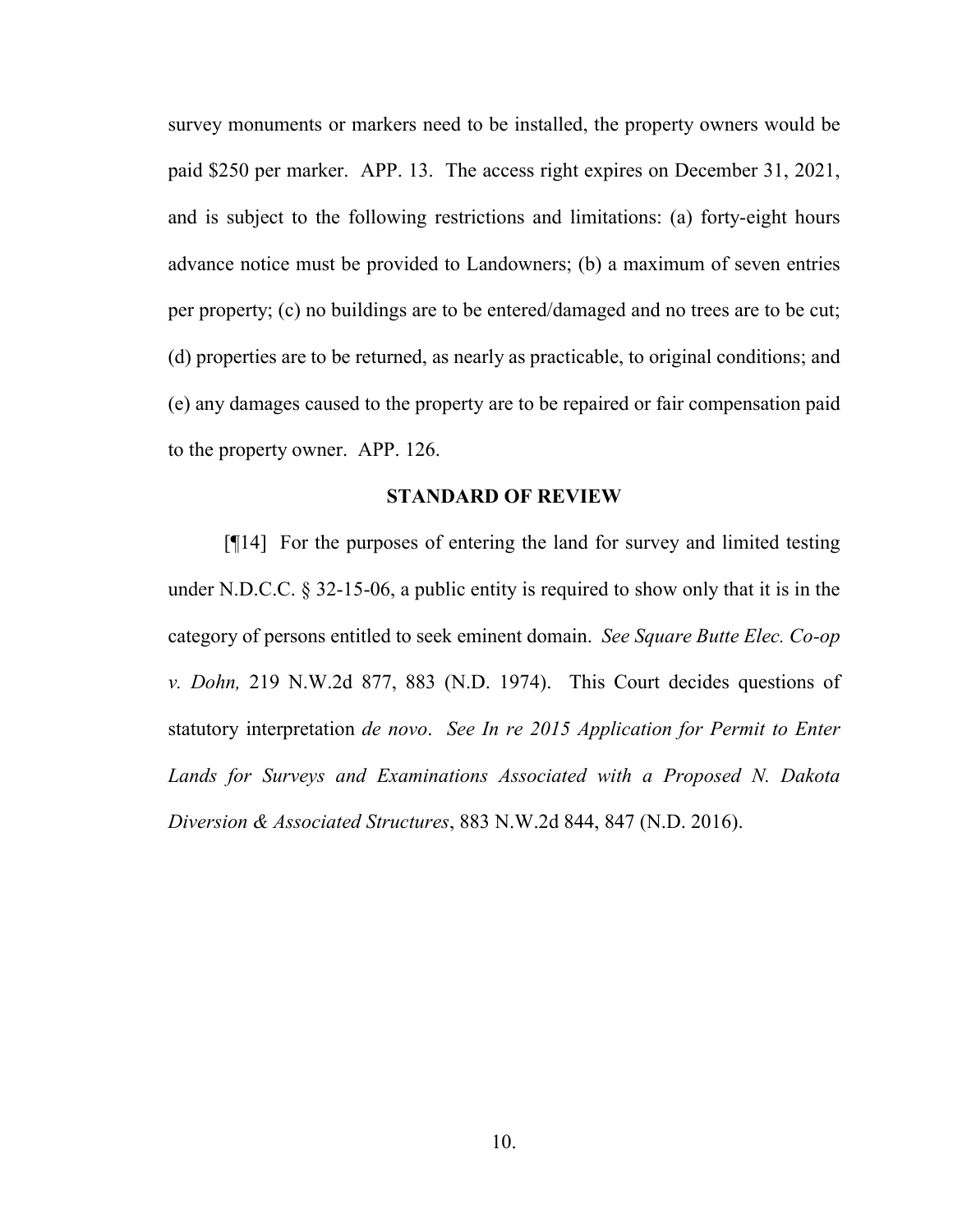#### **ARGUMENT**

### **I. THE DISTRICT COURT PROPERLY GRANTED RIGHT OF ENTRY PURSUANT TO ESTABLISHED NORTH DAKOTA LAW.**

### **A. The Right of Entry Approved by the District Court Complies with N.D.C.C. § 32-15-06.**

[¶15] The District properly sought, and the district court properly granted,

permission to enter the subject properties for purposes of conducting examinations

and surveys pursuant to N.D.C.C. § 32-15-06, which provides:

**32-15-06. Entry for making surveys.** In all cases when land is required for public use, the person or corporation, or the person's or corporation's agents, in charge of such use may survey and locate the same, but it must be located in the manner which will be compatible with the greatest public benefit and the least private injury and subject to the provisions of section 32-15.21. Whoever is in charge of such public use may enter upon the land and make examinations, surveys and maps thereof, and such entry constitutes no claim for relief in favor of the owners of the land except for injuries resulting from negligence, wantonness, or malice.

[¶16] This Court has evaluated the application of N.D.C.C. § 32-15-06 on several occasions. In *Square Butte Elec. Co-op v. Dohn,* 219 N.W.2d 877 (N.D. 1974), this Court examined an electric cooperative's request for permission to enter certain lands for purposes of making surveys and conducting soil testing in conjunction with a proposed electrical line. *Square Butte,* 219 N.W.2d at 884. The Court held that the electrical co-op had established sufficient grounds for its requested order permitting entry. *Id.* In doing so, the Court concluded that the controlling factor governing entry pursuant to N.D.C.C. § 32-15-06 is whether the requesting party is in a category of persons entitled to use the power of eminent domain. *Id.* at 883. The salient facts identified by the Court in *Square Butte* were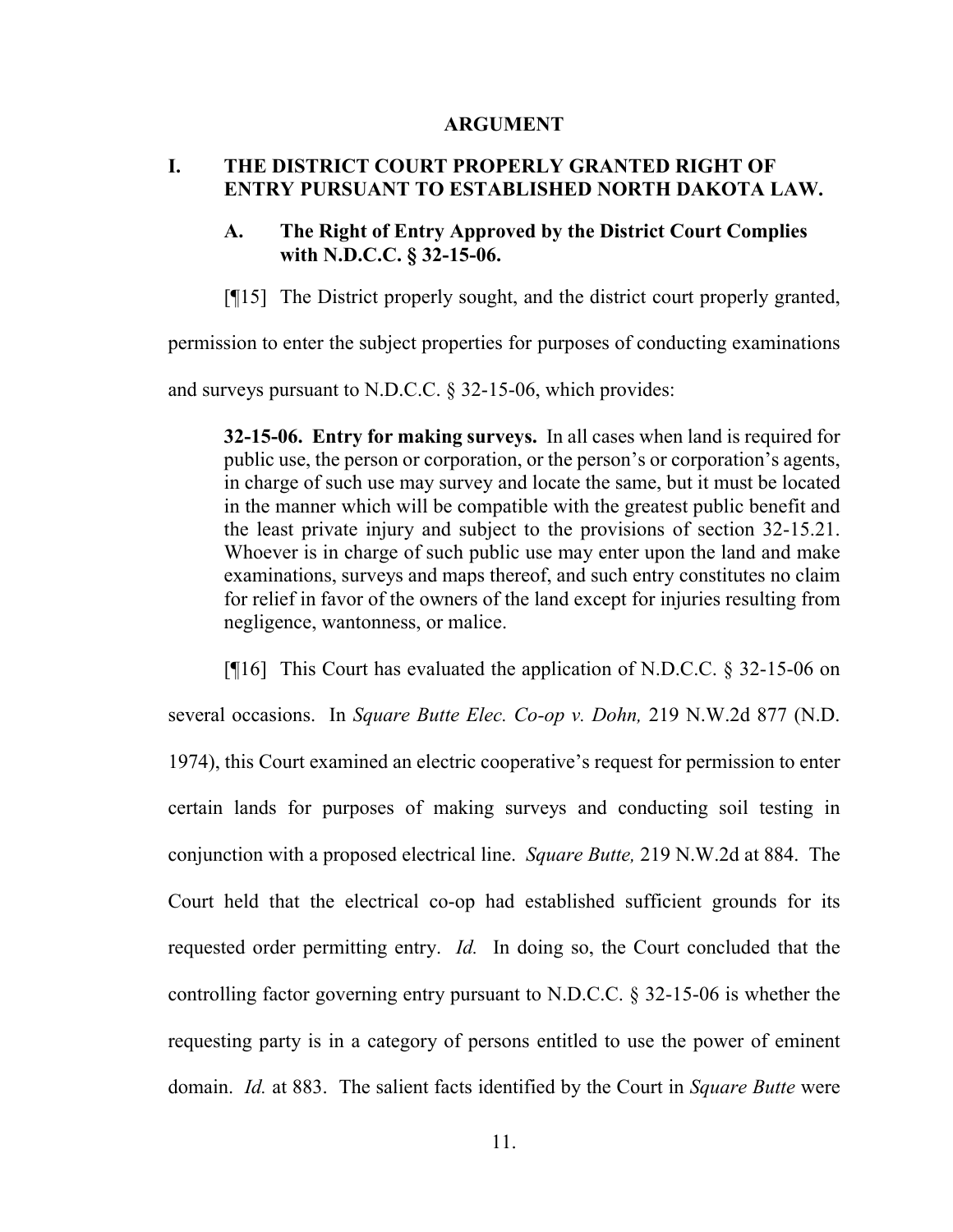that the applicant: (a) was an electric cooperative; (b) was authorized to do business in North Dakota; (c) enjoyed the privileges of eminent domain; (d) planned to construct a project for which eminent domain was available; and (e) resolved that conducting the surveys and testing were necessary for the underlying project. *Id.* at 844.<sup>1</sup> The Court held that "[f]or purposes of entering the land for survey and limited testing, it is our view that Square Butte is required to show only that it was in the category of persons entitled to seek eminent domain, and that it was not required to prove at this stage of the proceedings eminent domain was proper, justified, and necessary." *Id.* at 833.

 $[$ [17] In the current matter, the District is within the class of persons entitled to exercise the privilege of eminent domain pursuant to N.D.C.C.  $\S$  61-16.1-09 (12), it plans to construct a flood control project (the "Project"), has resolved that it is necessary to conduct the examinations and surveys in conjunction with the Project, and sought and was granted permission from the district court to enter certain properties to conduct examinations and surveys subject to specific limitation and

 $\overline{a}$ 

<sup>&</sup>lt;sup>1</sup> Subsequent to the *Square Butte* decision, the North Dakota Attorney General examined the application of the *Square Butte* and N.D.C.C. § 32-15-06 to water resource districts. *See* Attorney General Opinion 76-76 (May 17, 1976) (Index # 30). The Attorney General opined that the eminent domain authority of a water resource district must be read in conjunction with N.D.C.C. § 32-15-06 and concluded that water resource districts have the right to enter upon private land to conduct examinations and surveys relating to flood control projects. *Id.*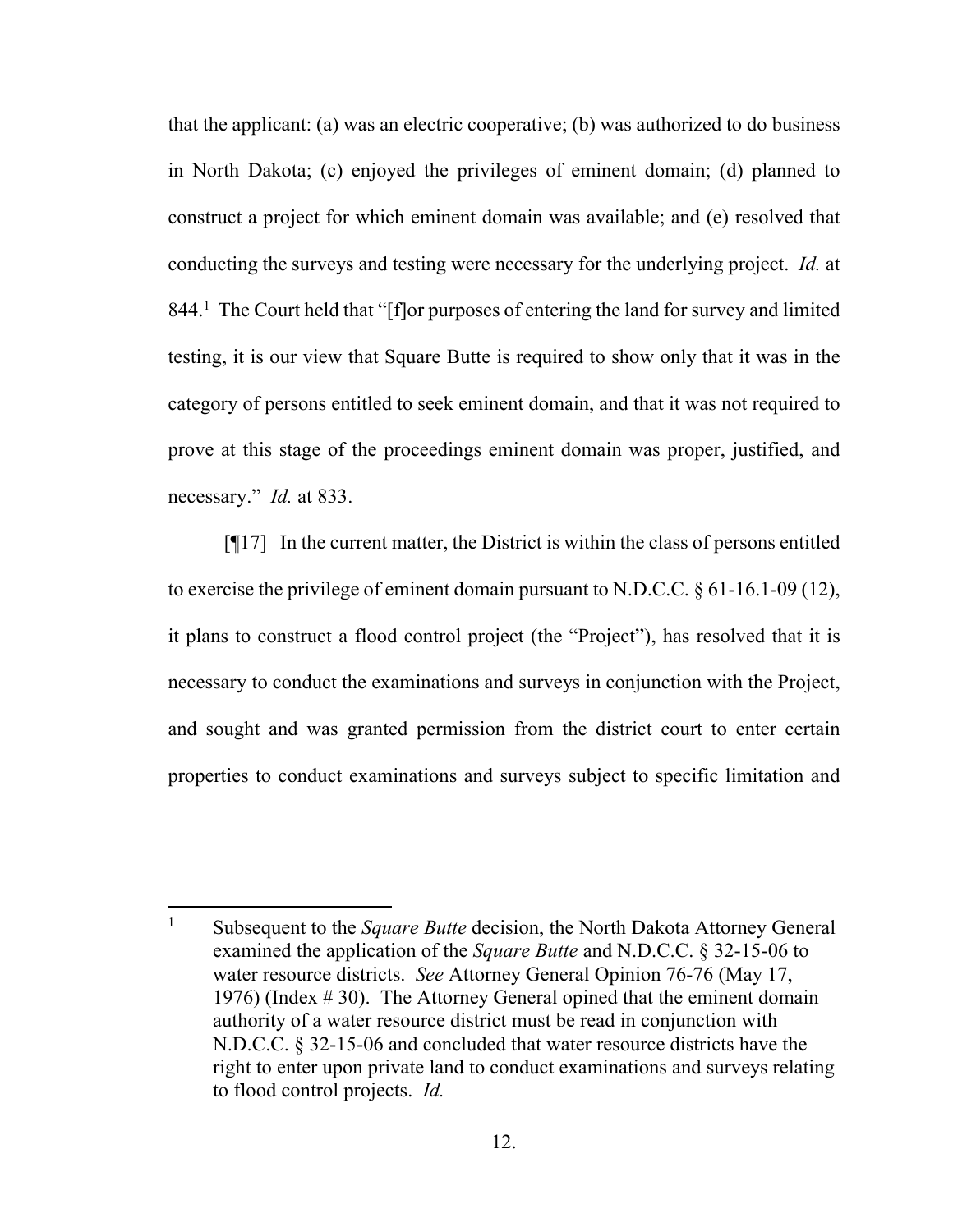restrictions. APP. 121-126. Here, the Application comports with the requisites of N.D.C.C. § 32-15-06 and this Court's interpretation of the same.

[¶18] In *Alliance Pipeline L.P. v. Smith*, 833 N.W.2d 464 (N.D. 2013), a natural gas provider filed a petition to enter the defendants' lands to conduct examinations and surveys needed to obtain approval for a proposed pipeline. *Alliance Pipeline*, 833 N.W.2d at 467. The district court concluded that the natural gas provider was within the category of persons entitled to use eminent domain, and accordingly, it was authorized to enter the land to conduct pre-condemnation examinations and surveys. *Id.* This Court affirmed the district court's order, and also reaffirmed the decision in *Square Butte,* that "makes clear that a proceeding for a court order authorizing examinations and surveys under N.D.C.C. § 32-15-06 is 'preliminary to the condemnation action itself' and is not a condemnation proceeding." *Id.* at 470.

[¶19] In 2016, this Court affirmed the District's right of entry pursuant to N.D.C.C. § 32-15-06 to conduct certain examinations and surveys for this Project, including drilling holes to obtain subsurface soil samples. *See In re 2015 Application for Permit to Enter Lands for Surveys and Examinations Associated with a Proposed N. Dakota Diversion & Associated Structures,* 883 N.W.2d 844 (N.D. 2016) (*Cass County Joint Water Resource District v. Brakke ,et al.* (referred to herein as "*Brakke*")). The district court in *Brakke* found the entry to be "minimally invasive" and, similar to the court in *Square Butte*, restricted the scope of the access and imposed "other protective conditions," including no entry into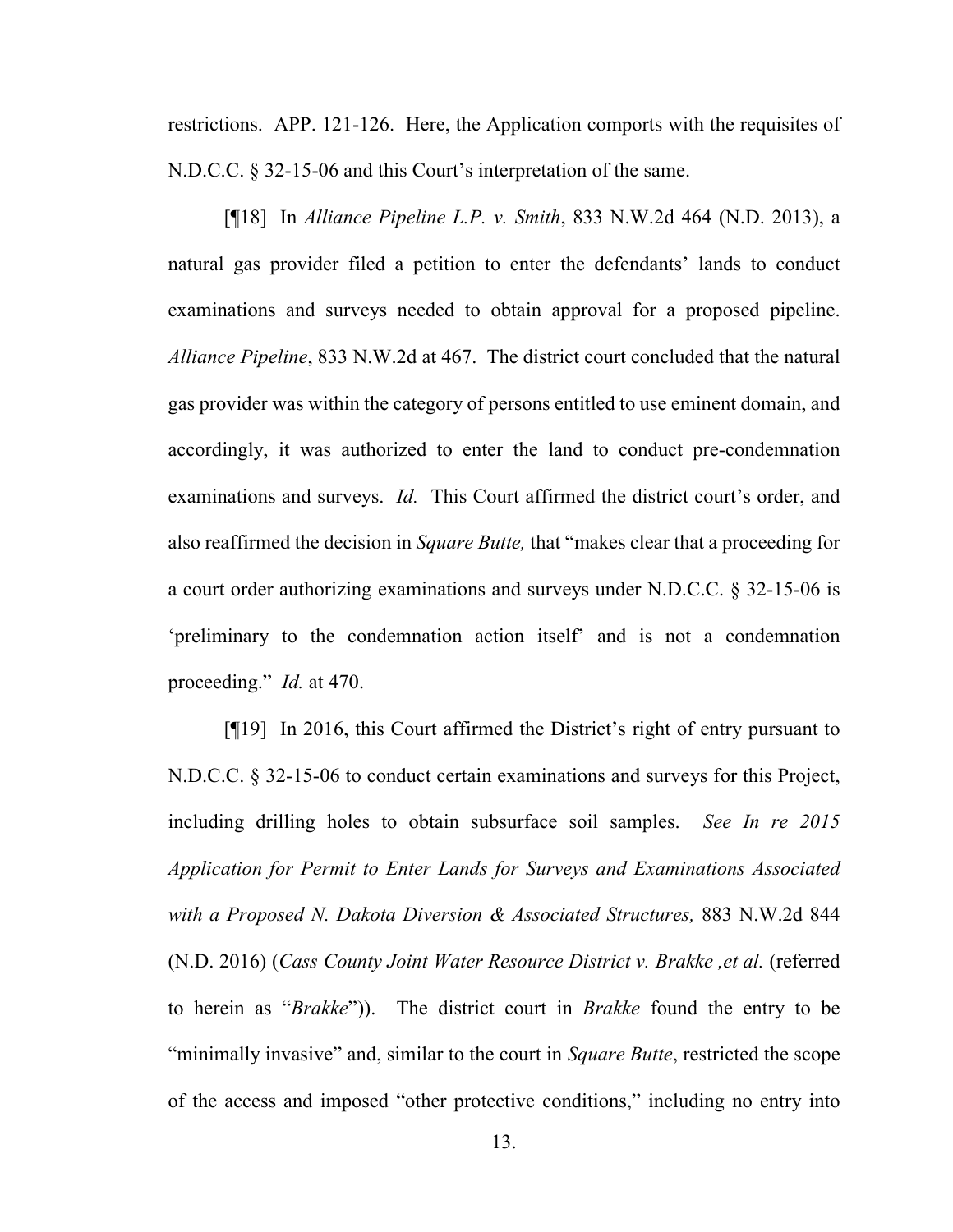buildings, payment of \$250 for each soil boring taken, a return of the property to its original condition (as nearly as practicable), payment for any damages to the property, and at least 48-hour advance notice to the property owner. *Id.* at 848-49. This Court affirmed the district court's right of entry orders in *Brakke* and rejected the notion that conducting soil borings and sample was a taking of private property*. Id.* at 849-50.

[¶20] In the current matter, the district court conditioned the limited right of access in a manner consistent with the limitations and restriction imposed in *Square Butte* and *Brakke,* and, in addition, imposed a maximum number of times the properties could be entered to complete the examination and surveys. APP. 126. The district further noted that "this Application will be the last right of entry application made for these properties" and that while permission was sought to "enter through the end of the year 2021" [in the event of flooding situation requires further analysis and verification of river conditions], the examinations and surveys are expected to be "done sooner than that." APP. 123. The district court concluded that "[c]learly this application does not constitute a taking" and that "[s]uch appears to the court to be the minimal type of intrusion authorized by N.D.C.C. § 32-15-06, and not a taking as claimed by certain landowners." *Id.* The district court properly approved the Application permitting the District limited right of entry onto Landowners' property.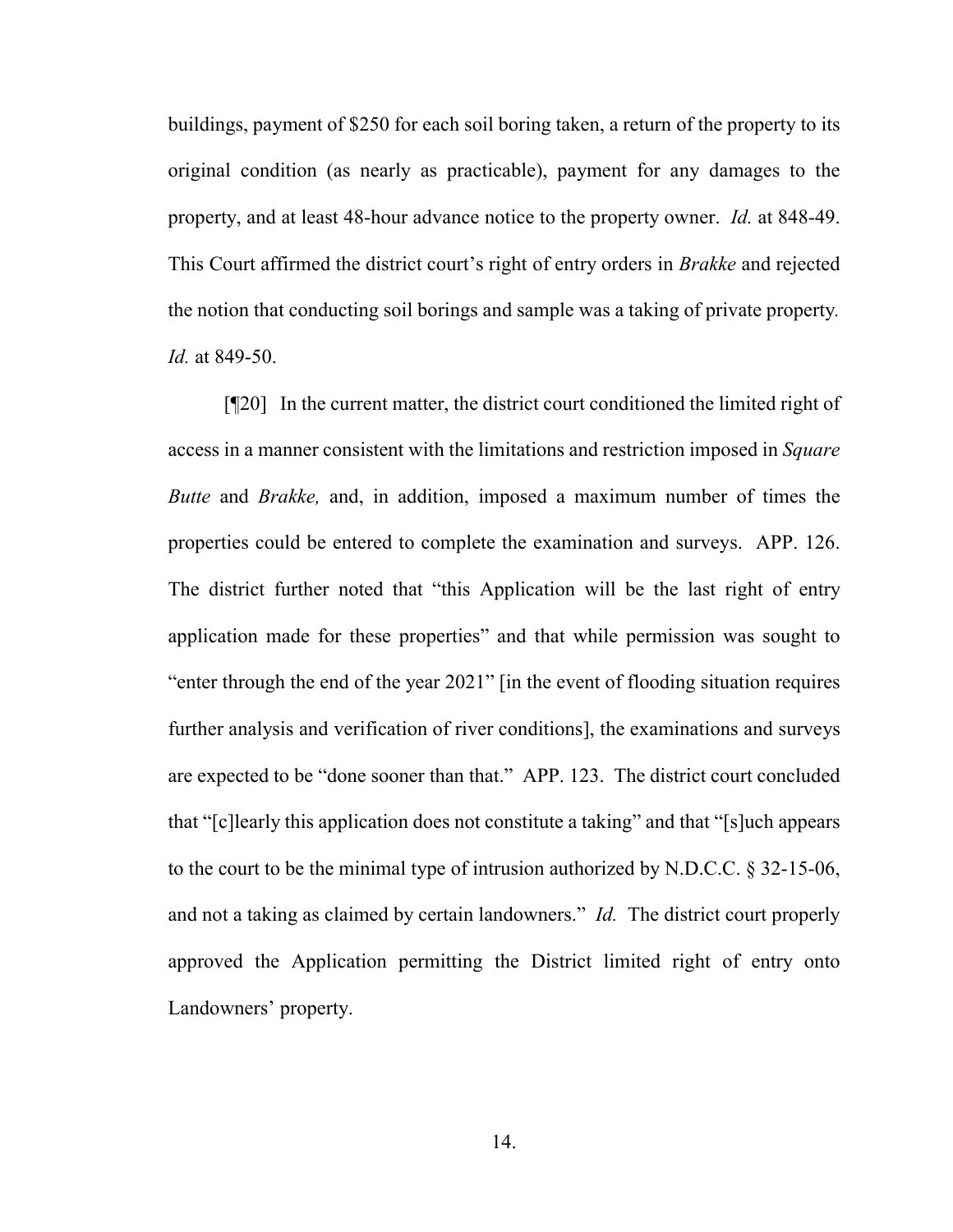## **B. The Limited Right of Entry Authorized by the District Court Does Not Affect a Taking of Landowners' Private Property.**

[¶21] The limited right of entry granted to the District is a necessary part of the process of examining and verifying baseline river conditions and confirming (and refining, if possible) the scope and extent of the easement areas to be acquired as necessary for long term monitoring of rivers conditions. Such activities are authorized under N.D.C.C. § 32-15-06. The limited entry (limited both as to number and duration) is not a taking of Landowners' property as Landowners allege and is not an attempt to circumvent or deprive them of just compensation. The entry is preliminary to a future eminent domain action, not the taking itself. Landowners will not be deprived of just compensation for any easement rights ultimately determined to be needed for the Project.

[¶22] Landowners argue that a "successive" right of entry (a reference to the prior right of entry granted in 2017) renders the current right entry improper and a taking. *See* Appellants' Br. at pp. 11-13. The right of entry statute does not limit the number of examinations and surveys or prohibit a subsequent entry to conduct the same. Here, the subject of the examinations and surveys are flowing bodies of water (Wild Rice and Red Rivers). The District has not been able to view the property since either 2017 or 2018. This entry is intended to be the final step and final entry (barring a flooding event) to verify the conditions and confirm and refine what property rights may need to be acquired to monitor impacts of the Project on the waterways. A subsequent or "successive" entry, which were also minimally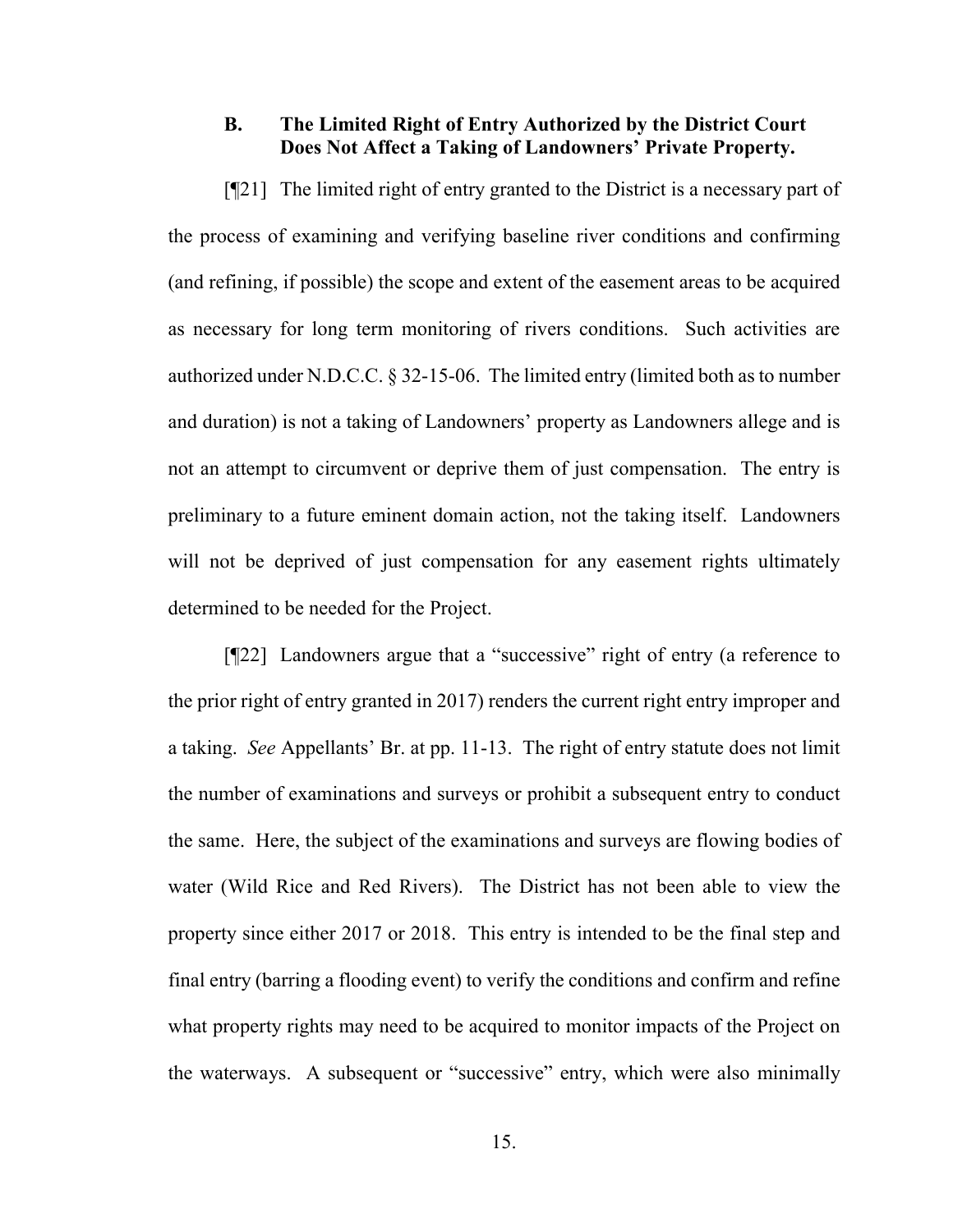invasive and limited in duration, does not effectuate a taking of Landowners' property.

[¶23] Landowners argues that entry and use of survey markers or monuments is greater than the "scope of use" allowed by N.D.C.C. § 32-15-06 and constitutes a "permanent" physical invasion or occupation. Appellants' Br. at pp. 13-16. Landowners, citing to and relying on *Lorretto v. Telepromter Manhattan CATV Corp.,* 458 U.S. 419 (1982), argue that survey monuments are a physical occupation that "amounts to a taking without just compensation." *See* Appellants' Br. at ¶25 (quoting *Loretto* that "when the physical intrusion reaches the extreme form of a permanent physical occupation, a taking has occurred"). This Court's precedents belie the notion that the examinations and surveys constitute a taking. *See Square Butte* and *Brakke.*

[¶24] Landowners' arguments further fails because the right of entry is not a permanent physical occupation of Landowners' property, but rather is limited in scope and duration (and subject to further restrictions and protections discussed above). The right of entry is limited in the total number entries that can be made and terminates on a specific date. It is not "long term" monitoring as the Landowners assert. *See* Appellants' Br. at pp. 16, 19. Moreover, the performance of surveys is expressly authorized by N.D.C.C. § 32-15-06, and the use of survey markers (which are relatively small monuments) is necessary and a required tool to the performance of surveys. *See* N.D.C.C. § 47-20.1-10. The District is paying all property owners, including Landowners, the sum of \$250 for each survey marker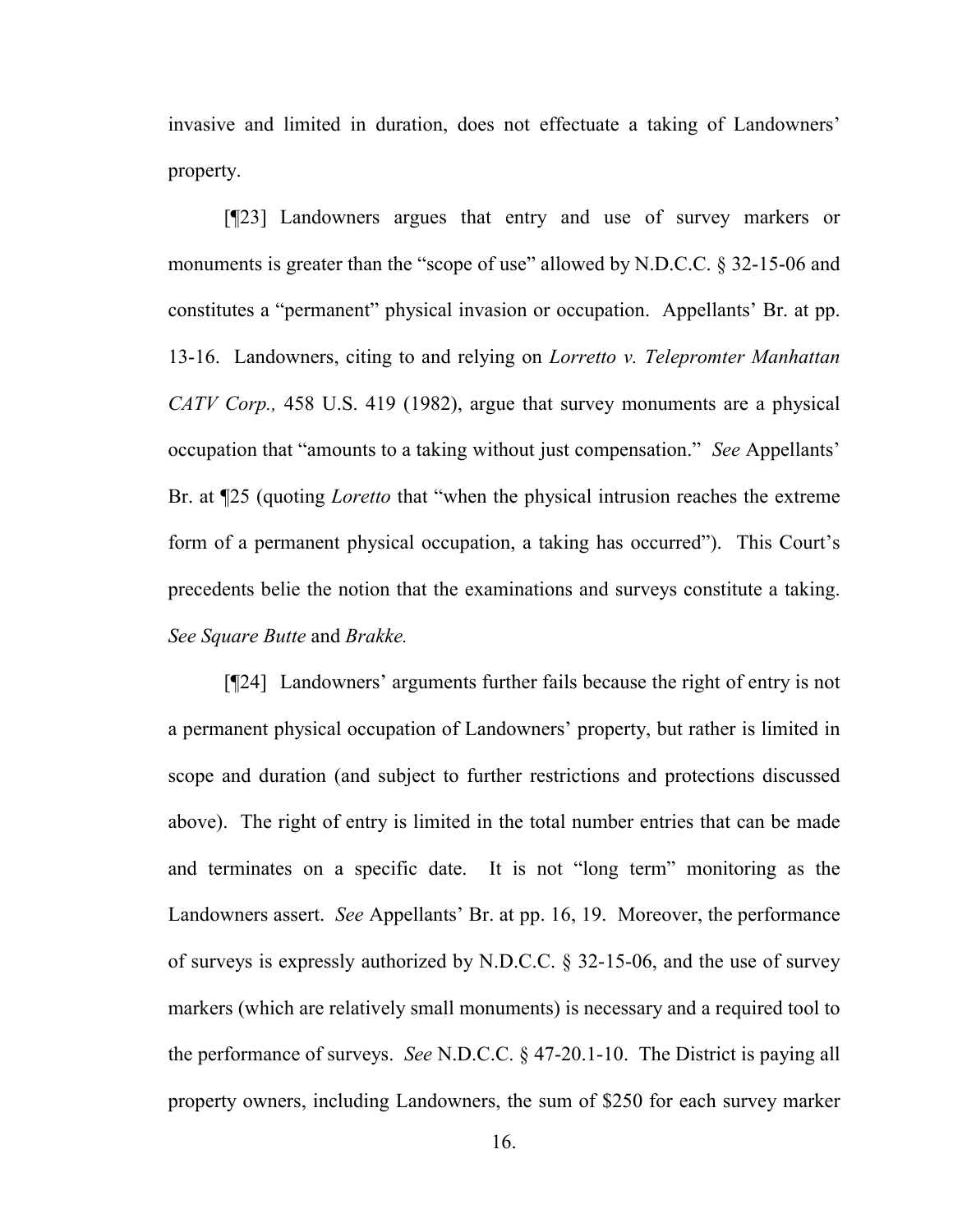that is installed, and as indicated above, Landowners will receive just compensation for those easement rights confirmed to be necessary for the Project that are later acquired through eminent domain. To the extent easements rights are necessary for long-term environmental monitoring, they will be acquired and just compensation will be paid. The right of entry here, however, is preliminary to the eminent domain action, not the "taking" itself.

[¶25] Landowners reliance on *Loretto* is misguided. First, for the reasons stated above, the instant right of entry matter is not a permanent occupation. Further, *Loretto* did not involve a significant flood control project and examinations and surveying of waterways pursuant to a right of entry statute. Instead, *Loretto*  involved a challenge to the New York state statute that allowed, without just compensation, the installation of permanent cable facilities (large cable boxes and cable lines) on the roof of plaintiff/landlord's apartment building for an indefinite period of time. 458 U.S. at 420. *Loretto* did not involve a limited right of entry preliminary to future eminent domain action.

[¶26] The district court correctly determined that District's limited right of entry onto Landowners' property is "minimally intrusive" and for legitimate purposes consistent with the right of entry statute., and accordingly, is not a taking of private property. The only claim for relief available under the law relating to said surveys is for "injuries resulting from negligence, wantonness, or malice." N.D.C.C. § 32-15-06.

17.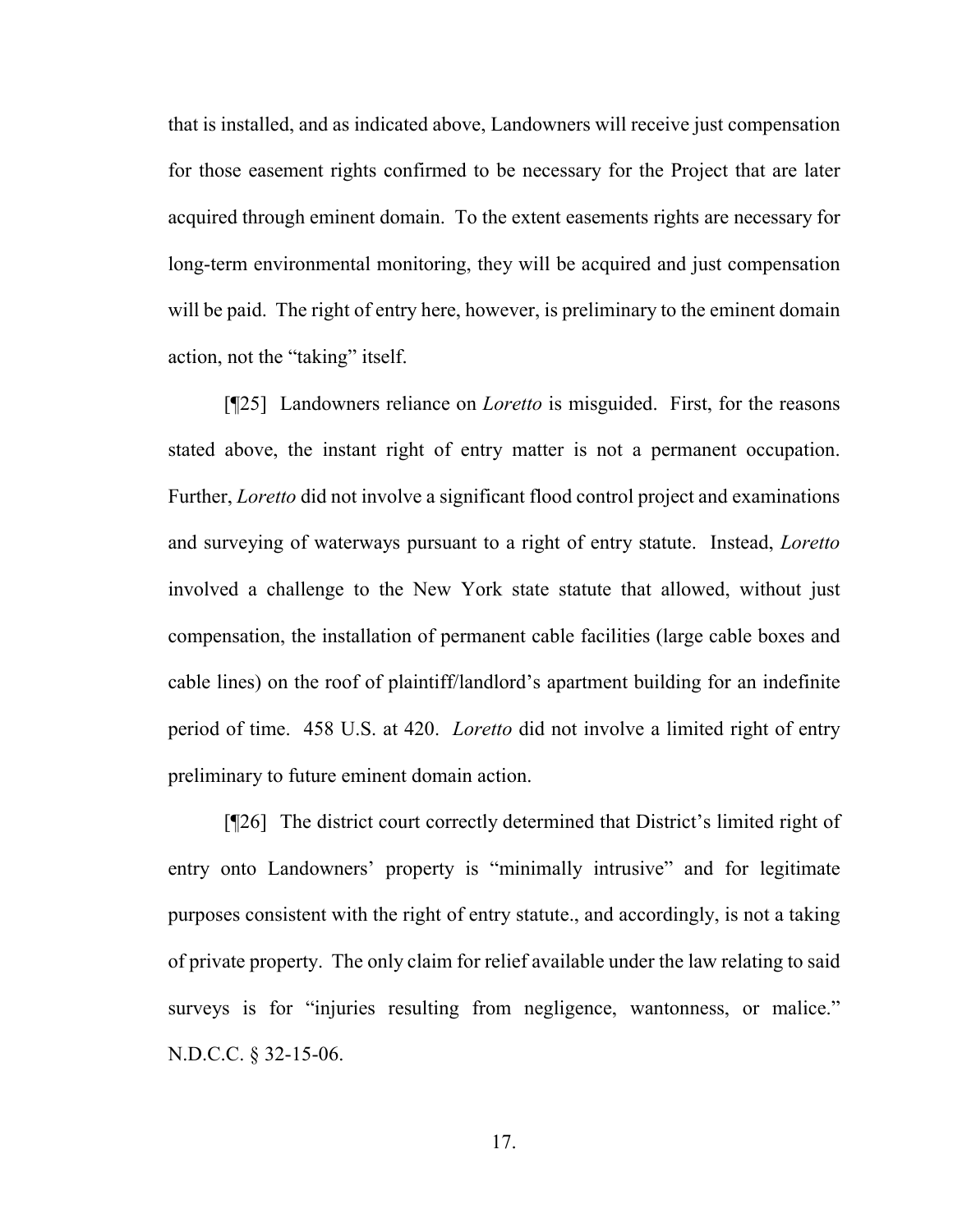[¶27] Landowners make reference to 2019 correspondence from the District proposing a voluntary easement agreement and assert that the District should have commenced eminent domain proceedings when the voluntary agreements were declined by the Landowners. *See* Appellants' Br. at p. 19. As the district court found, there is nothing unusual or sinister with the District securing additional property information after voluntary agreements are refused. APP. 123. If a voluntary agreement is objectionable or unacceptable to a property owner, it is not unreasonable to examine or reexamine the property at issue and verify or refine the scope and extent of potential easement rights to be acquired. In fact here, Landowners assert that the "easement solicited [in 2019] by the District included curtilage near Landowner Cash Aaland's house/residence" which Aaland asserts invokes Fourth Amendment concerns. *See* Appellant Br. at ¶ 31. This claimed curtilage concern is an example of the type of issue that can be examined and addressed through the right of entry granted in this matter. The District's entry is for legitimate purposes authorized under the statute.

[¶28] In this proceeding, the District was only "required to show . . . that it was in the category of persons entitled to seek eminent domain, . . . it was not required to prove at this stage of the proceedings eminent domain was proper, justified, and necessary." *Square Butte,* 219 N.W.2d at 883. The District has satisfied that N.D.C.C. § 32-15-06 allows the limited examinations and surveys sought in this proceeding. The entry is expressly allowed by statute, and the district court did not err in the District a limited right to enter Landowners' properties.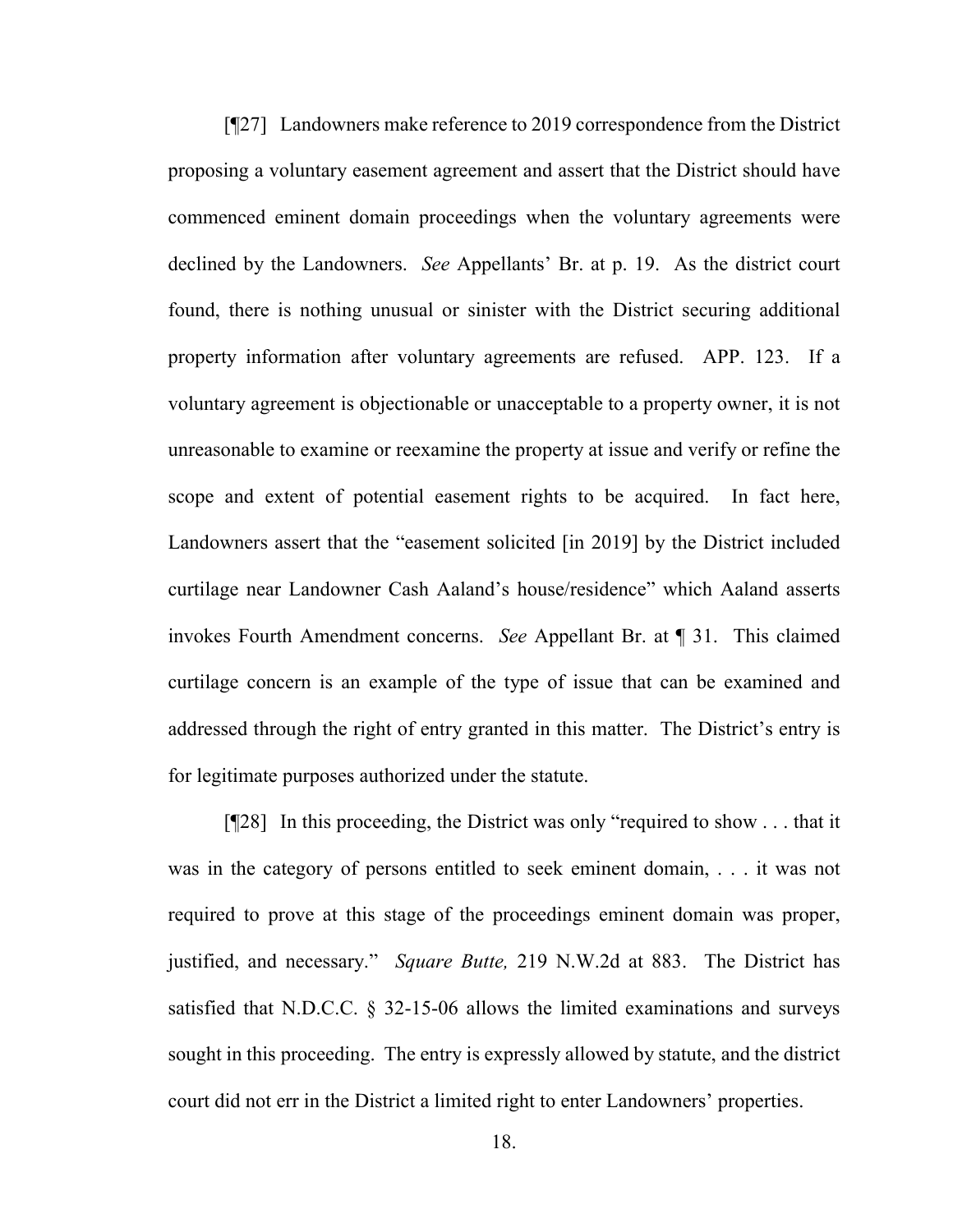#### **CONCLUSION**

[¶29] For the foregoing reason, the District respectfully requests that the orders of the district court granting a limited right of entry onto Appellants' properties for purpose of making examinations, surveys and maps pursuant to N.D.C.C. § 32-15-06, be affirmed.

Dated November 24, 2020 Rob A.Stefonowicz Rob A. Stefonowicz, ND ID #05740 LARKIN HOFFMAN DALY LINDGREN LTD. 8300 Norman Center Drive, Suite 1000 Minneapolis, Minnesota 55437-1060 TEL (952) 835-3800 FAX (952) 842-1718 rstefonowicz@larkinhoffman.com *Attorney for Plaintiff and Appellee*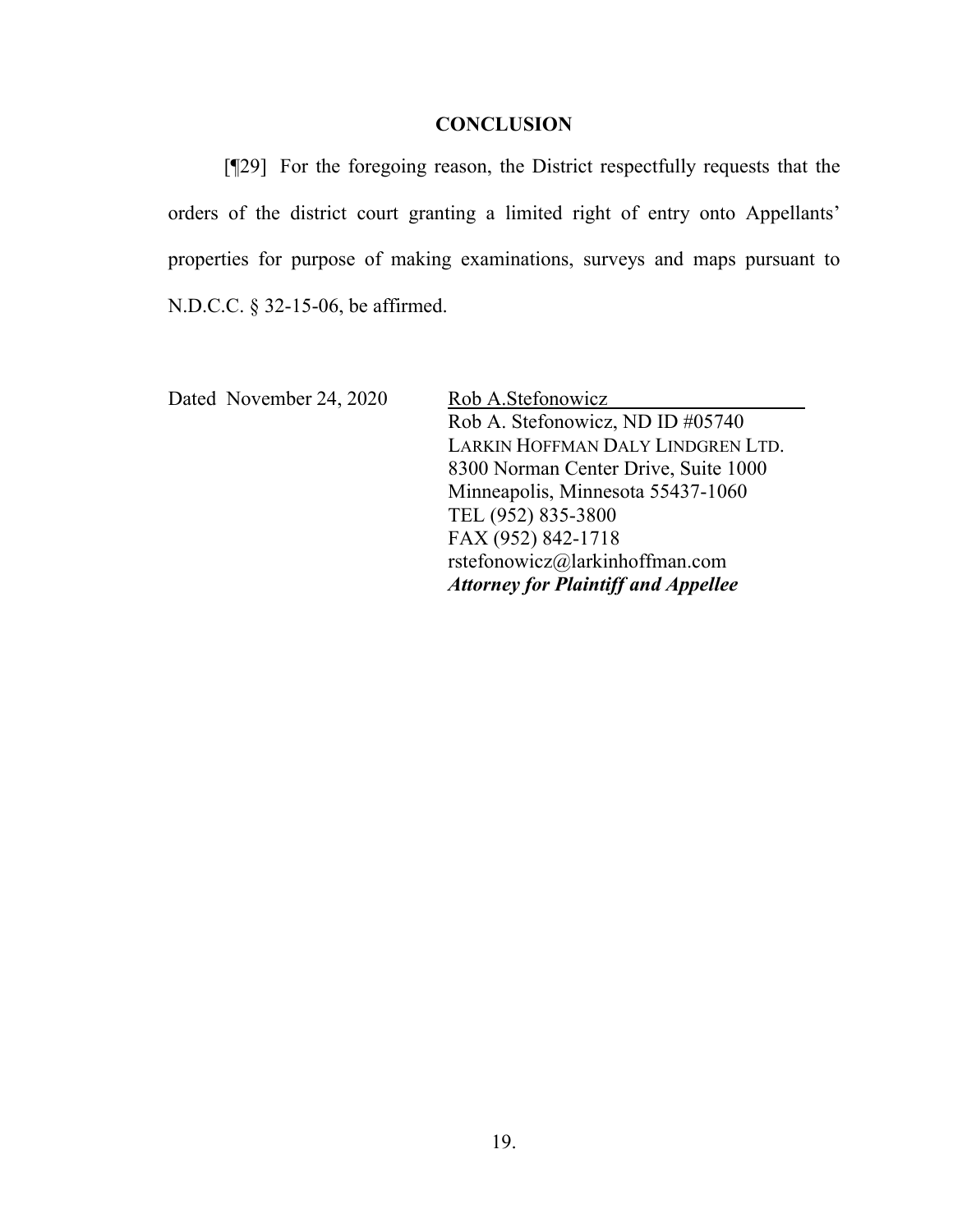## **CERTIFICATE OF COMPLIANCE**

[¶30] The undersigned attorney for Appellee hereby certifies that this document complies with the page limitation designated in Rule 32(a)(8)(A) of the North Dakota Rules of Appellate Procedure, and further certifies that this document contains fourteen (19) pages.

Dated November 24, 2020 Rob A.Stefonowicz

Rob A. Stefonowicz, ND ID #05740 LARKIN HOFFMAN DALY LINDGREN LTD. 8300 Norman Center Drive, Suite 1000 Minneapolis, Minnesota 55437-1060 TEL (952) 835-3800 FAX (952) 842-1718 rstefonowicz@larkinhoffman.com *Attorney for Plaintiff and Appellee*

4822-4700-5906, v. 1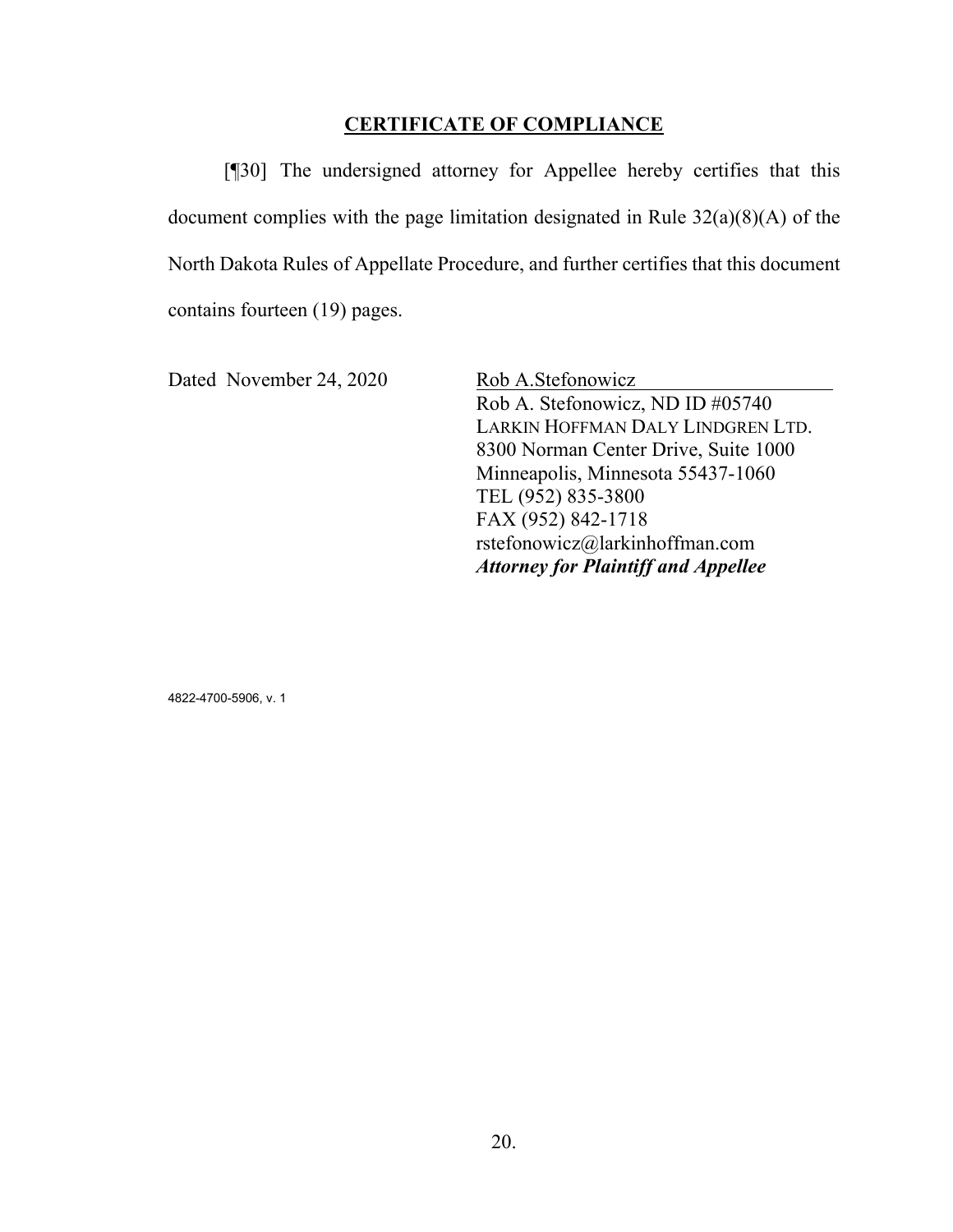### **IN THE SUPREME COURT STATE OF NORTH DAKOTA**

#### **SUPREME COURT NO. 20200171**

Cass County Joint Water Resource District,

Plaintiff and Appellee

Cash H. Aaland, Larry W. Bakko and Penny Cirks,

Defendants and Appellants

and

v.

Richard and Sandra Ihland, Stuart D. Boyer and Patricia J. Boyer, Vance G. Gylland, Thomas Jorgensen, Brent Larson and Timothy Larson, Mary Jo Schmid, Thomas R. Nelson and Michelle Nelson, Jeffrey C. Shipley and Maria Shipley, Patricia A. Rudnick, Dona L. Duffy, Myron Ihland, Carol Sheridan, Marjorie Rieger, Betty Jean Hulne (deceased), Gregory S. Hulne, Jack T. Hulne, Michael J. Hulne, David A. Hulne, Jean M. Johnson, Dorothy A. Stapleton and Laura Aaland,

Defendants and Appellees

#### **CERTIFICATE OF SERVICE**

#### STATE OF MINNESOTA (1) ) ss. COUNTY OF HENNEPIN (1)

I hereby certify that on November 24, 2020, I caused to be electronically filed the **Appellee's Brief** with the Clerk of the North Dakota Supreme Court (at **[supclerkofcourt@ndcourts.gov](mailto:supclerkofcourt@ndcourts.gov)**) and served the same electronically and by U.S. Mail as follows: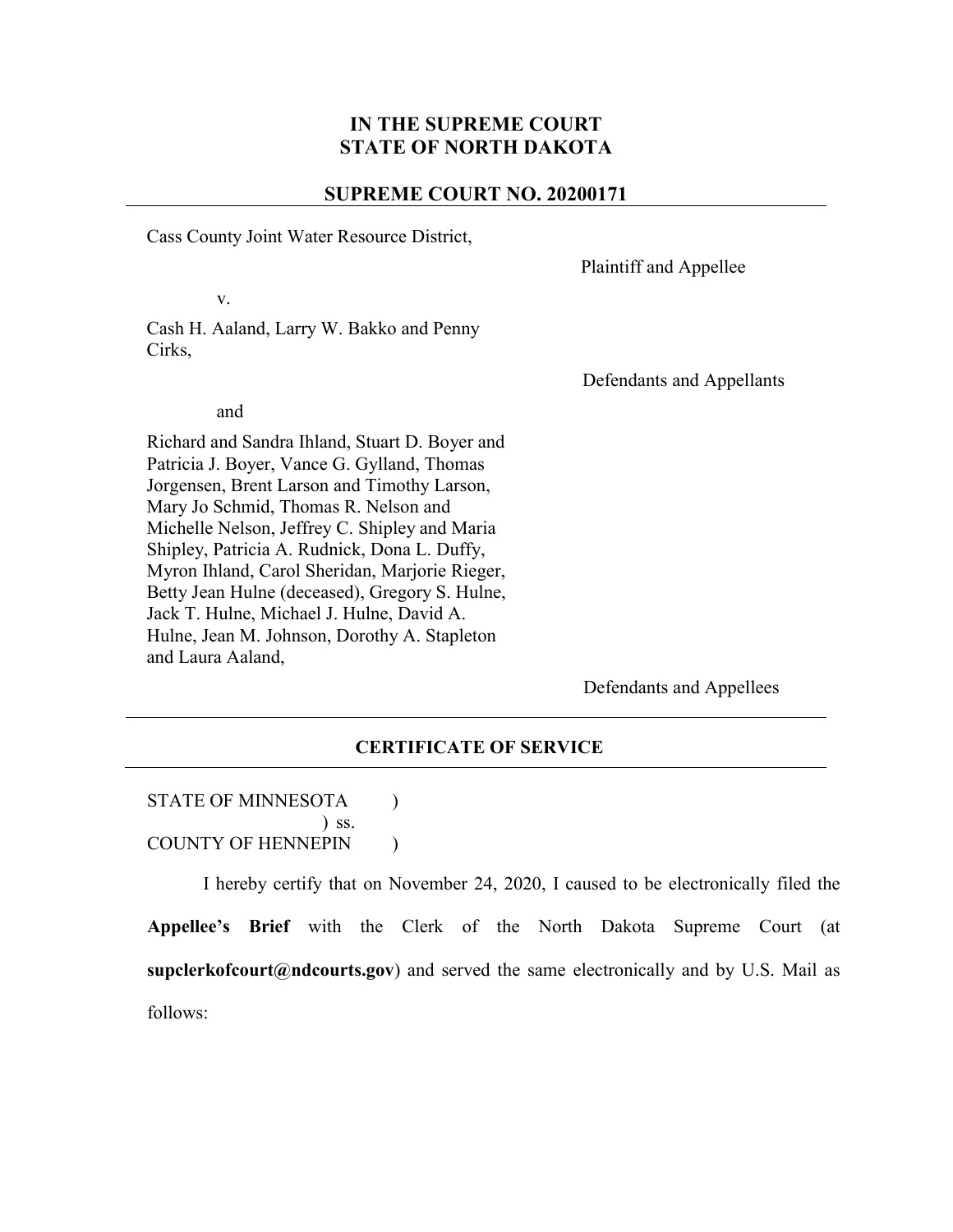#### **By e-mail:**

Gregory S. Hulne ghulne ghulne ghulne ghulne ghulne ghulne ghulne ghulne ghulne ghulne ghulne ghulne ghulne ghulne ghulne ghulne ghulne ghulne ghulne ghulne ghulne ghulne ghulne ghulne ghulne ghulne ghulne ghulne ghulne gh Sandra Ihland sihland sihland sihland sihland sihland sihland sihland sihland sihland sihland sihland sihland sihland sihland sihland sihland sihland sihland sihland sihland sihland sihland sihland sihland sihland sihland

#### **By U.S. mail:**

Laura Aaland 5555 171st Avenue Southeast Christine, North Dakota 58015

Jean M. Johnson 223 Tenth Avenue East West Fargo, North Dakota 58078

Dorothy A. Stapelton 7110 Hawaii Lane Arlington, Texas 76016

Patricia J. Boyer 17105 52nd Street Southeast Horace, North Dakota 58047

David A. Hulne 327 West Knights Road Sandwich, Illinois 60548

Patricia A. Rudnick Dona L. Duffy 2207 12<sup>th</sup> Street South Moorhead, Minnesota 56560

Maria Shipley 5535 171st Avenue Southeast Christine, North Dakota 58015

Dated: November 24, 2020 /s/ Rob A. Stefonowicz

Jennifer A. Braun, Esq. etc. and the [officemanager@aalandlaw.com](mailto:officemanager@aalandlaw.com) Stuart D. Boyer [stuboyer@outlook.com](mailto:stuboyer@outlook.com) Timothy(Brent) Larson [timothybrentlarson@gmail.com](mailto:timothybrentlarson@gmail.com) Thomas R. Nelson TNelson TNelson TNelson TNelson TNelson and TNelson Com Jeffrey C. Shipley [shipleyjeff1@gmail.com](mailto:shipleyjeff1@gmail.com) Thomas Jorgenson thomas about thomas about thomas about thomas about the mass as thomas about the mass and thomas about the mass and the mass about the mass about the mass about the mass about the mass about the mass about

> Mary Jo Schmid 17385 County Road 4 Colfax, North Dakota 58018

> Vance G. Gylland P. O. Box 35 Colfax, North Dakota 58018

Jack T. Hulne 6506 Pinehurst Drive Granbury, Texas 76049

Michelle Nelson 6350 173rd Avenue Southeast Colfax, North Dakota 58018

Richard Ihland 6510 176-1/2 Avenue Southeast Wahpeton, North Dakota 58075

Myron Ihland Carol Sheridan 2021 124th Avenue Kent, Minnesota 56553

Rob A. Stefonowicz, ND ID #05740

4828-9603-3746, v. 1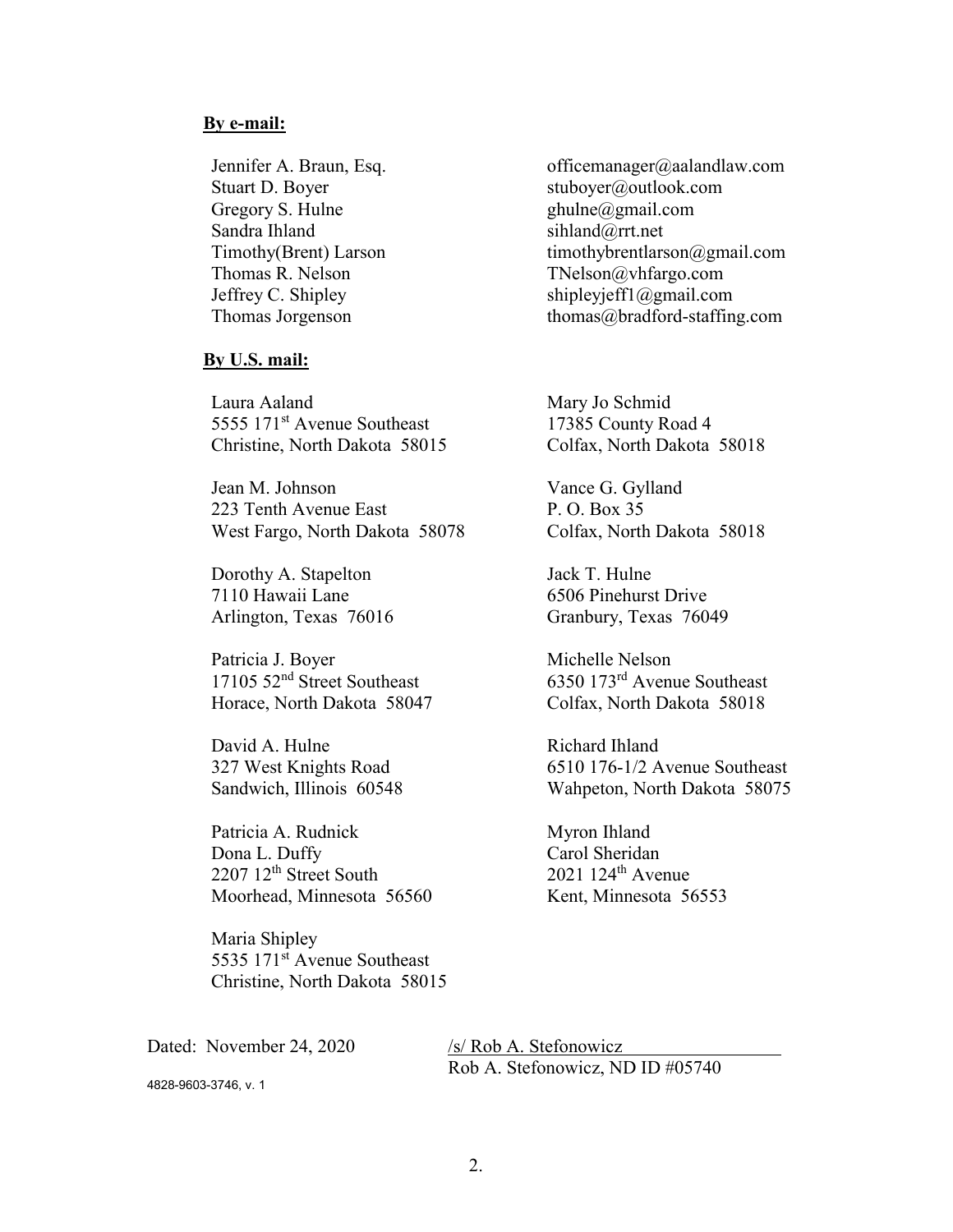### **IN THE SUPREME COURT STATE OF NORTH DAKOTA**

#### **SUPREME COURT NO. 20200171**

Cass County Joint Water Resource District,

Plaintiff and Appellee

Cash H. Aaland, Larry W. Bakko and Penny Cirks,

Defendants and Appellants

and

v.

Richard and Sandra Ihland, Stuart D. Boyer and Patricia J. Boyer, Vance G. Gylland, Thomas Jorgensen, Brent Larson and Timothy Larson, Mary Jo Schmid, Thomas R. Nelson and Michelle Nelson, Jeffrey C. Shipley and Maria Shipley, Patricia A. Rudnick, Dona L. Duffy, Myron Ihland, Carol Sheridan, Marjorie Rieger, Betty Jean Hulne (deceased), Gregory S. Hulne, Jack T. Hulne, Michael J. Hulne, David A. Hulne, Jean M. Johnson, Dorothy A. Stapleton and Laura Aaland,

Defendants and Appellees

#### **CERTIFICATE OF SERVICE**

#### STATE OF MINNESOTA (1) ) ss. COUNTY OF HENNEPIN (1)

I hereby certify that on November 25, 2020, I caused to be electronically filed the **Appellee's Brief** (corrected) with the Clerk of the North Dakota Supreme Court (at **[supclerkofcourt@ndcourts.gov](mailto:supclerkofcourt@ndcourts.gov)**) and served the same electronically and by U.S. Mail as follows: